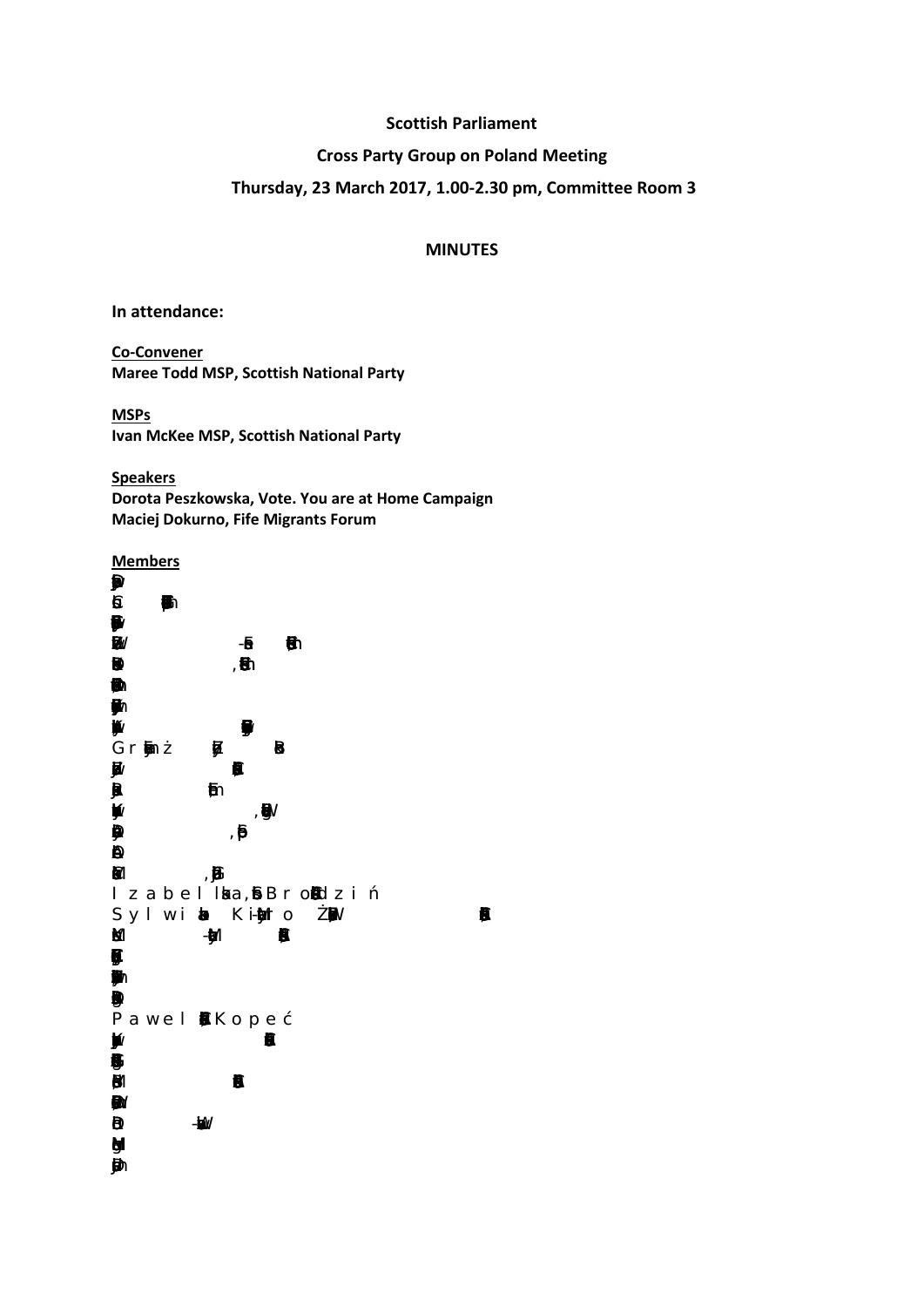| a  |   |   |
|----|---|---|
|    |   |   |
| 目形 | B | Đ |
| b/ |   |   |

**1. Welcome from the Co-Convener, Maree Todd MSP**



# **3. Minutes of the last meeting and matters arising**



#### **4. Presentation by Dorota Peszkowska, Vote. You are at Home Campaign Coordinator**

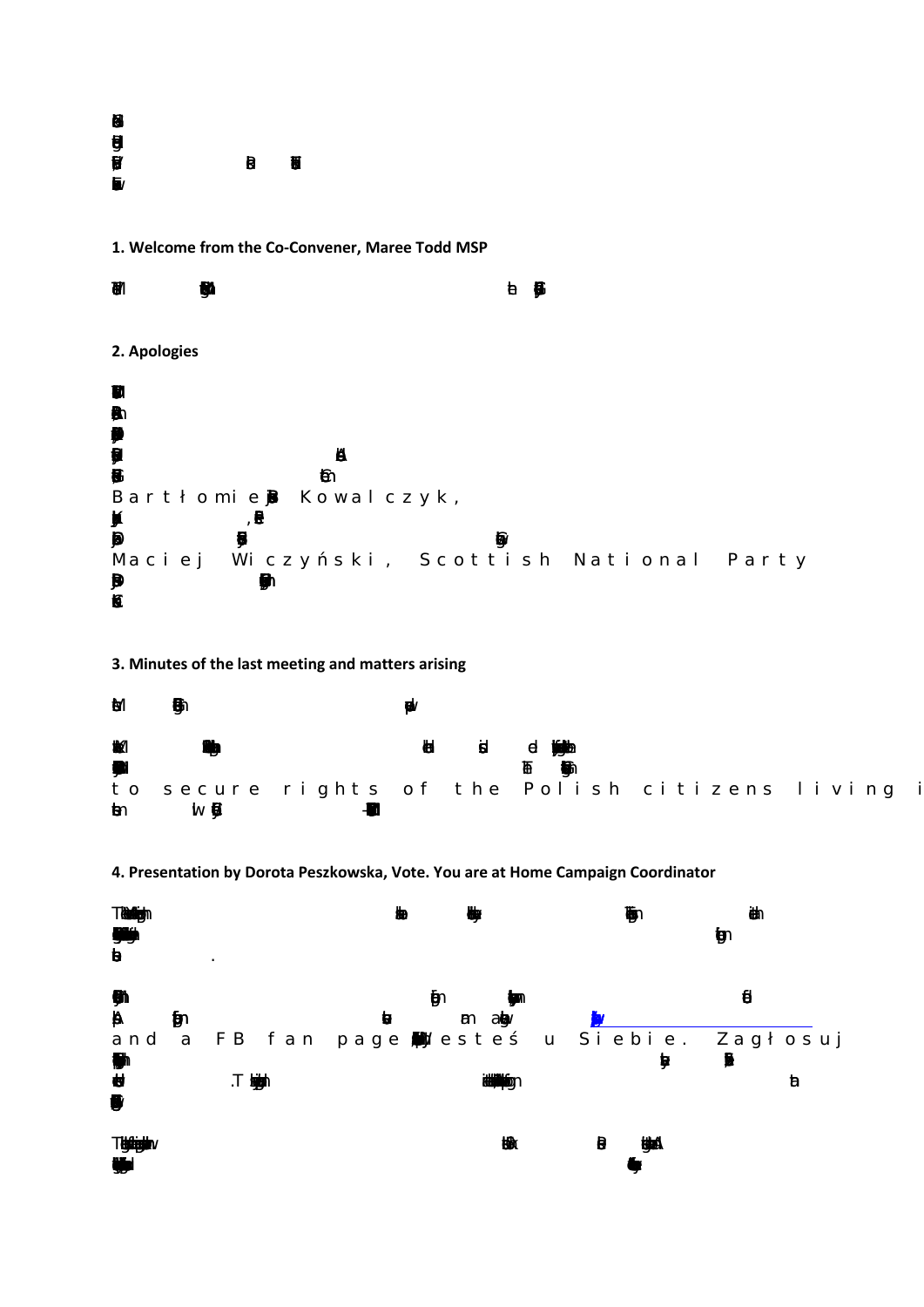

**5. Presentation by Maciej Dokurno, Fife Migrants Forum**



**Links between Fife and Torun (Kuyavian-Pomeranian Voivodeship)**

|                                                               | <b>(KÖN)</b><br>Cikandelina                                       |                                 |              | ₩ |                  |          |                                               | -ମି |              | (kujawskopomorskiè              |                                |                            |                                                                                |
|---------------------------------------------------------------|-------------------------------------------------------------------|---------------------------------|--------------|---|------------------|----------|-----------------------------------------------|-----|--------------|---------------------------------|--------------------------------|----------------------------|--------------------------------------------------------------------------------|
| $\left\langle \right\rangle$ and $\left\langle \right\rangle$ | ĶÍ                                                                | $-\blacksquare$                 | $\mathbf{b}$ |   |                  |          | o-organised to he pro-jCeicctho'conviermental |     |              |                                 |                                | ₩                          | first airdrop of Cichociemni (also khown as<br>along with the General El bieta |
|                                                               | $\pmb{\mathbb{P}}$<br>$\mathbf{W}$<br>$\mathbf{D}$<br>jav<br>d    | <b>ATTACK</b><br>O - 660a       | $\mathbf{g}$ | Ķ | ħm∖              | -ଇ∩<br>Ē | tΦΜ                                           |     | ⊕            | $\overline{E}$ . $\overline{E}$ | $\theta$ $\theta$<br>q         | Ma ba<br>V<br>$\mathbf{b}$ |                                                                                |
| $\mathbf{A} \rightarrow$                                      | $\mathbf{B}$<br><b><i>Lähtis vandala 16</i></b><br>ø              | jeksfed<br>ĝ.                   | $\mathbf{B}$ | Đ | U<br>A<br>$\sim$ |          | -ମେ<br>勛                                      |     | <b>gaala</b> |                                 | $\boldsymbol{\theta}$<br>itive |                            |                                                                                |
|                                                               | $\mathbf{p}$<br>リンクストランス しょうしょう しょうしょう しょうしょう しょうしょう しょうしょう しょうしゃ | $\theta$<br>$\mathbf{F}$<br>tg∨ |              |   | $\mathbf{m}$     |          |                                               | e d |              |                                 | $\mathbf{b}$                   |                            |                                                                                |
|                                                               |                                                                   | $-\beta$                        | Đ            |   | 8                |          |                                               | đ   |              |                                 |                                |                            | <b>B</b> afał Blechacz 5 th the winn                                           |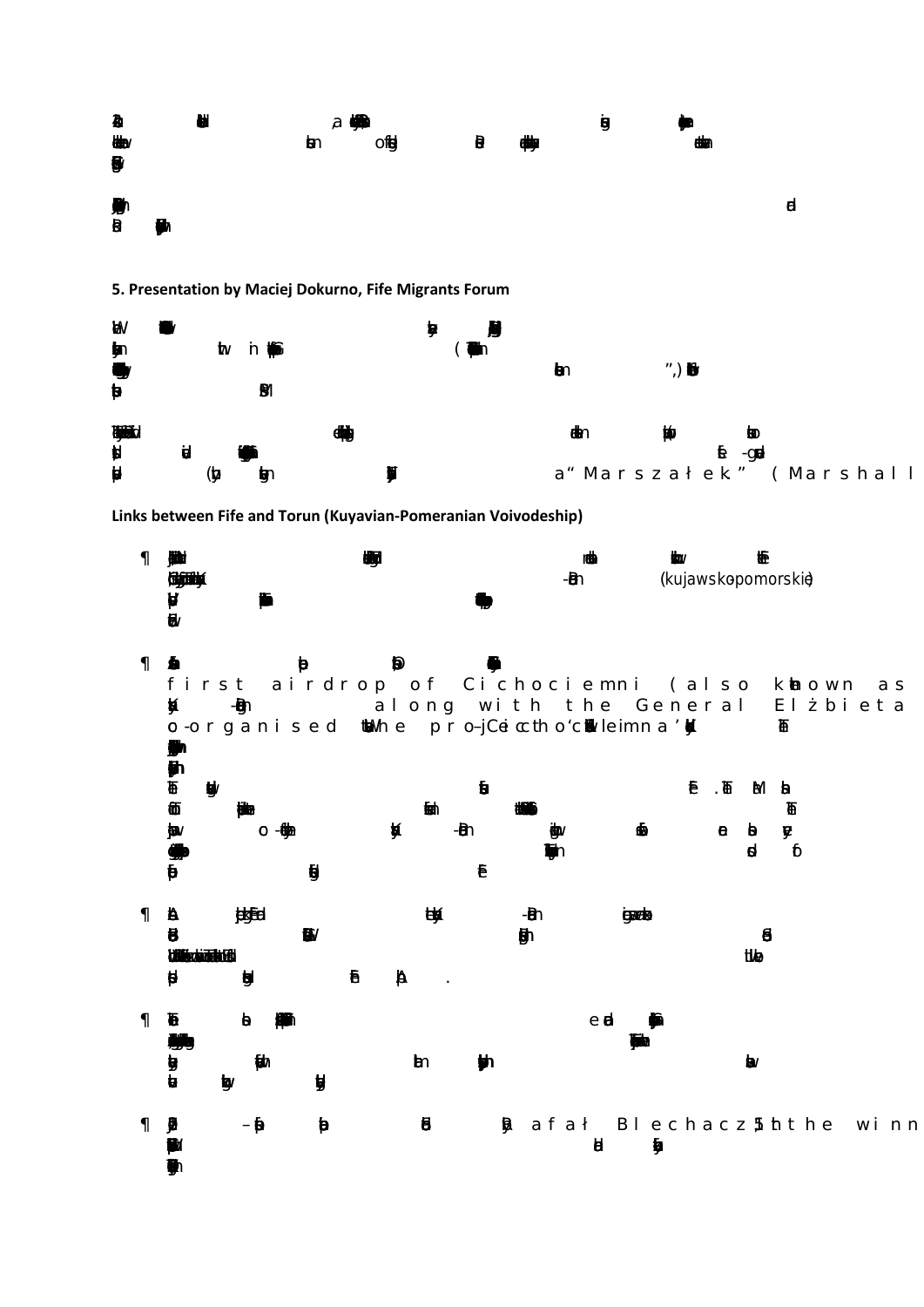

6. Sub-committees

a) Update from the Brexit and Beyond group, Krystyna Szumelukowa

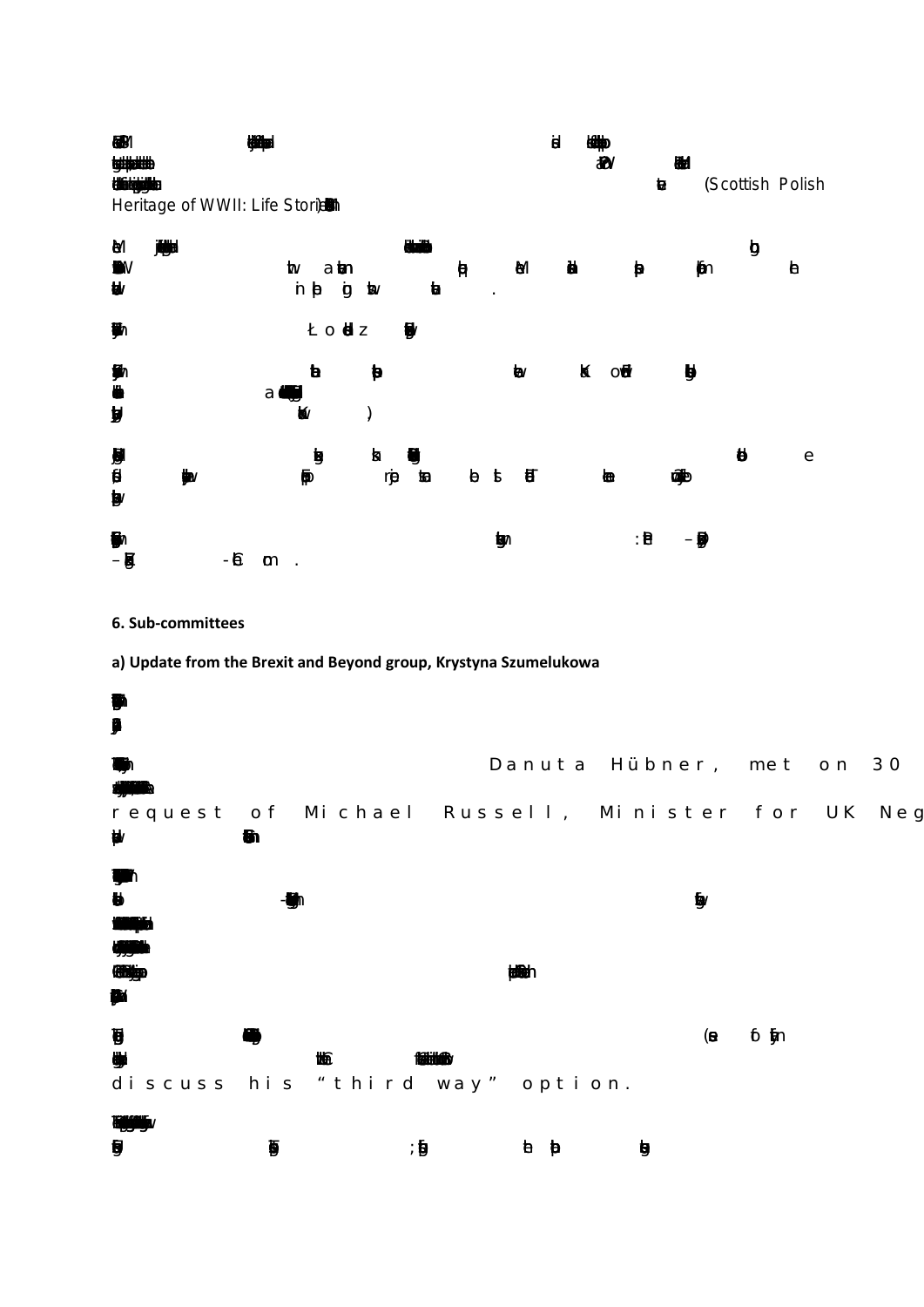

| B         | B |                |  | Ы | Đ |                    |  |  |   |
|-----------|---|----------------|--|---|---|--------------------|--|--|---|
| <b>WA</b> |   |                |  |   |   |                    |  |  |   |
| 脚身        |   |                |  |   |   | <b>CRASE</b>       |  |  | 恤 |
| ₿         |   | -bi bon el iĝn |  |   |   | <b>ta</b> in gabab |  |  |   |
| <b>M</b>  |   |                |  |   |   |                    |  |  |   |

**Upcoming events:** 

PBLINK Summer Business Networking in Edinburgh 28 June 2017 - (1)

 $O_{\bullet}$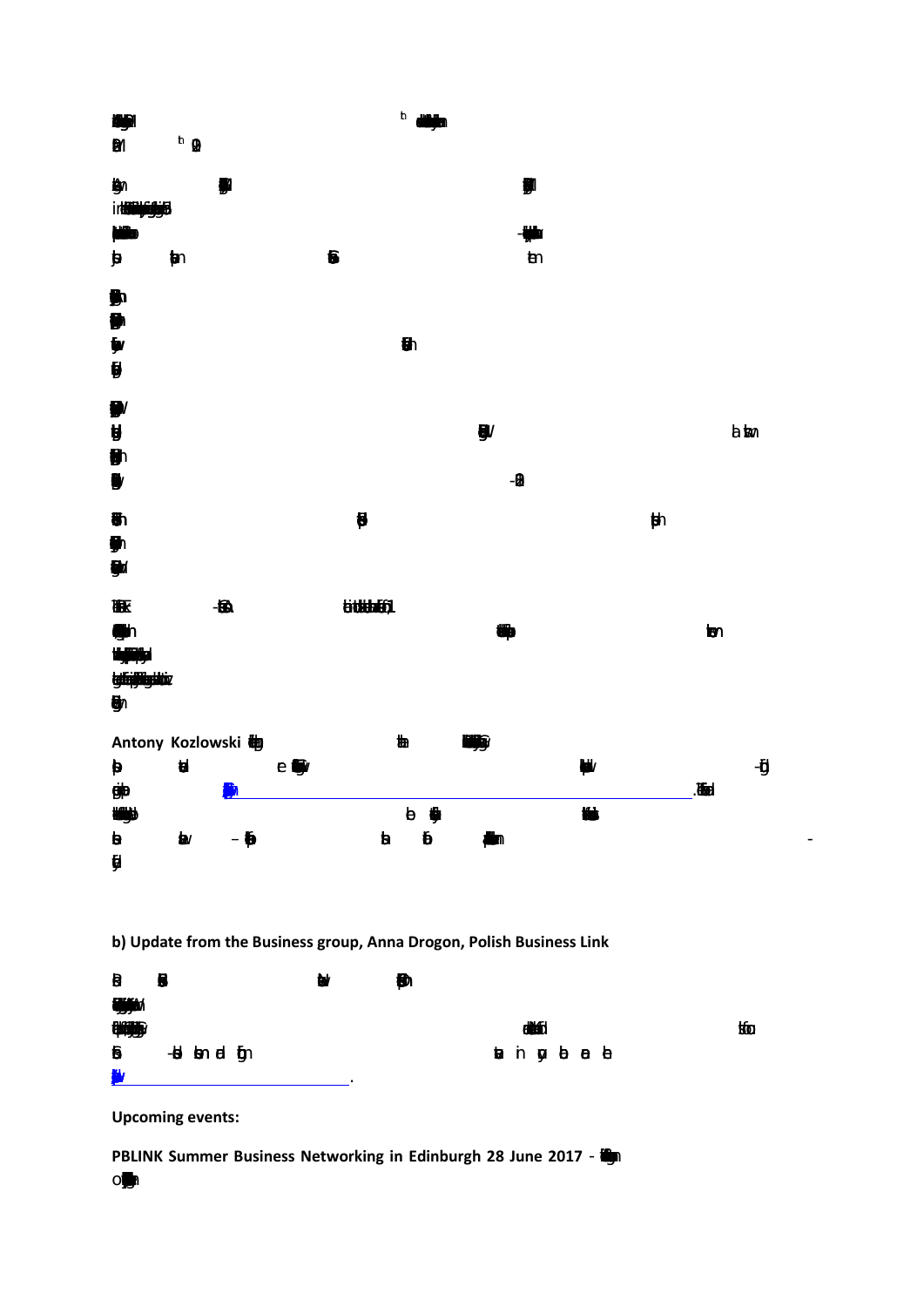| $\mathbb{O}$ -gy      |                |                 |                                 |   |  |
|-----------------------|----------------|-----------------|---------------------------------|---|--|
| <b>MALINE LITTLE</b>  |                |                 |                                 |   |  |
| Ð                     |                |                 |                                 |   |  |
| <b>tale</b>           | ailkiniskeimie |                 |                                 |   |  |
| $\mathbf{y}$          |                |                 | pub near Edinbourgh's West End. |   |  |
| <b>Rugto</b>          |                | <b>EUMANDED</b> |                                 | H |  |
| $\blacktriangleright$ |                |                 |                                 |   |  |

PBLINK October Business Networking in Edinburgh, 4 October 2017

|                        |          | The 2017 Scottish Polish Business Forum in Edinburgh, 23 November 2017 - $\hbar$ |   |   |   |    | - 890 |  |
|------------------------|----------|----------------------------------------------------------------------------------|---|---|---|----|-------|--|
| ₿                      | <b>I</b> |                                                                                  |   |   | Ŗ |    |       |  |
| d <b>espphie6alage</b> |          |                                                                                  |   |   |   |    |       |  |
| <b>UHUGB</b>           |          |                                                                                  |   |   |   |    | - † Đ |  |
| Ť∩                     |          |                                                                                  | ñ | 医 |   | а∎ |       |  |
| $\mathbf{b}$           | Ð        |                                                                                  | 駒 |   |   |    |       |  |

c) Update from the Culture group, Joanna Zawadzka, PCFA



**Polish Cultural Festival Association** 

 $\mathbf{p}$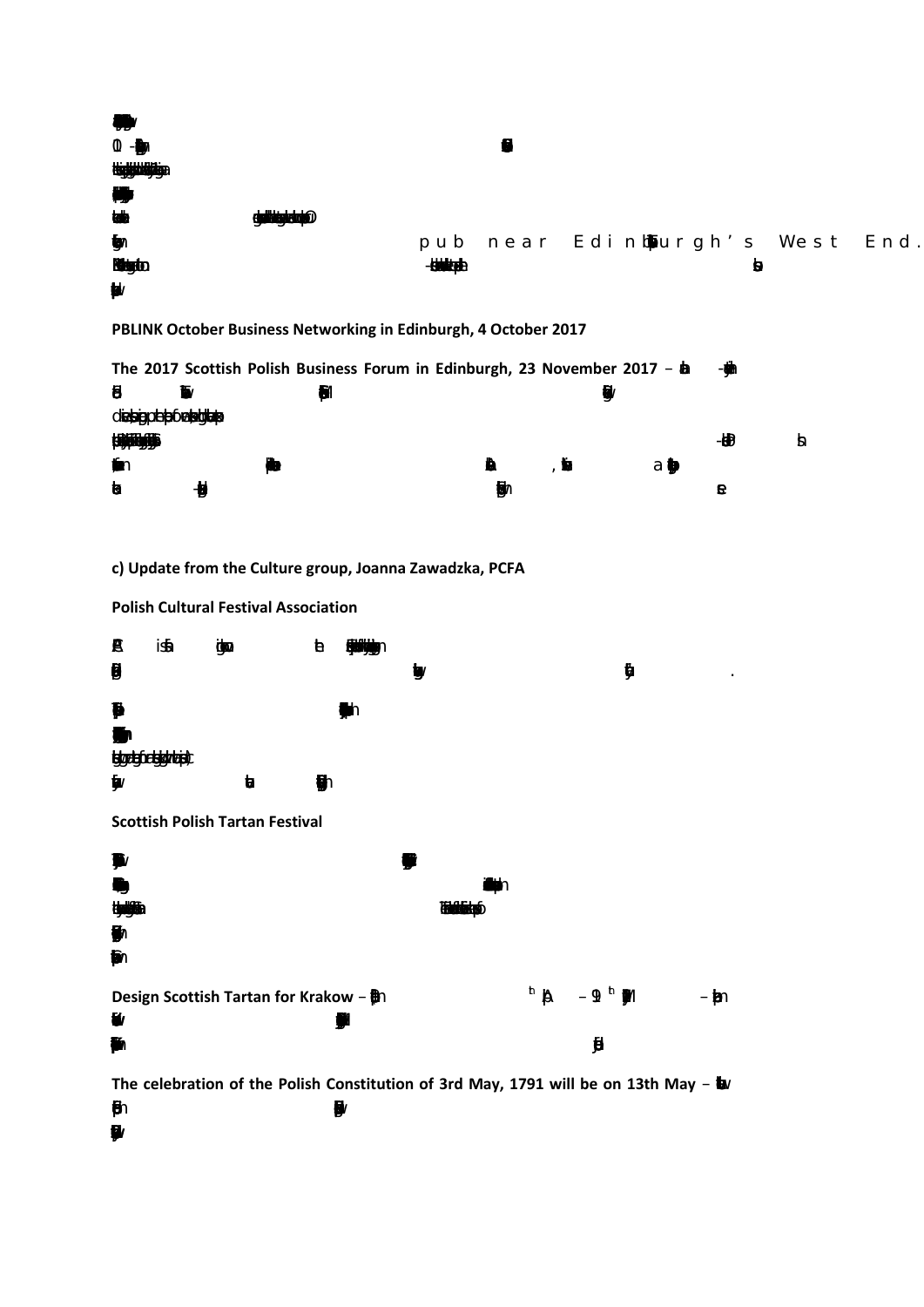

#### **d) Education**

- **Update from the Education group, Zofia Wierzbowicz-Fraser**



**-Dr Beata Kohlbek, Mohr Language Support**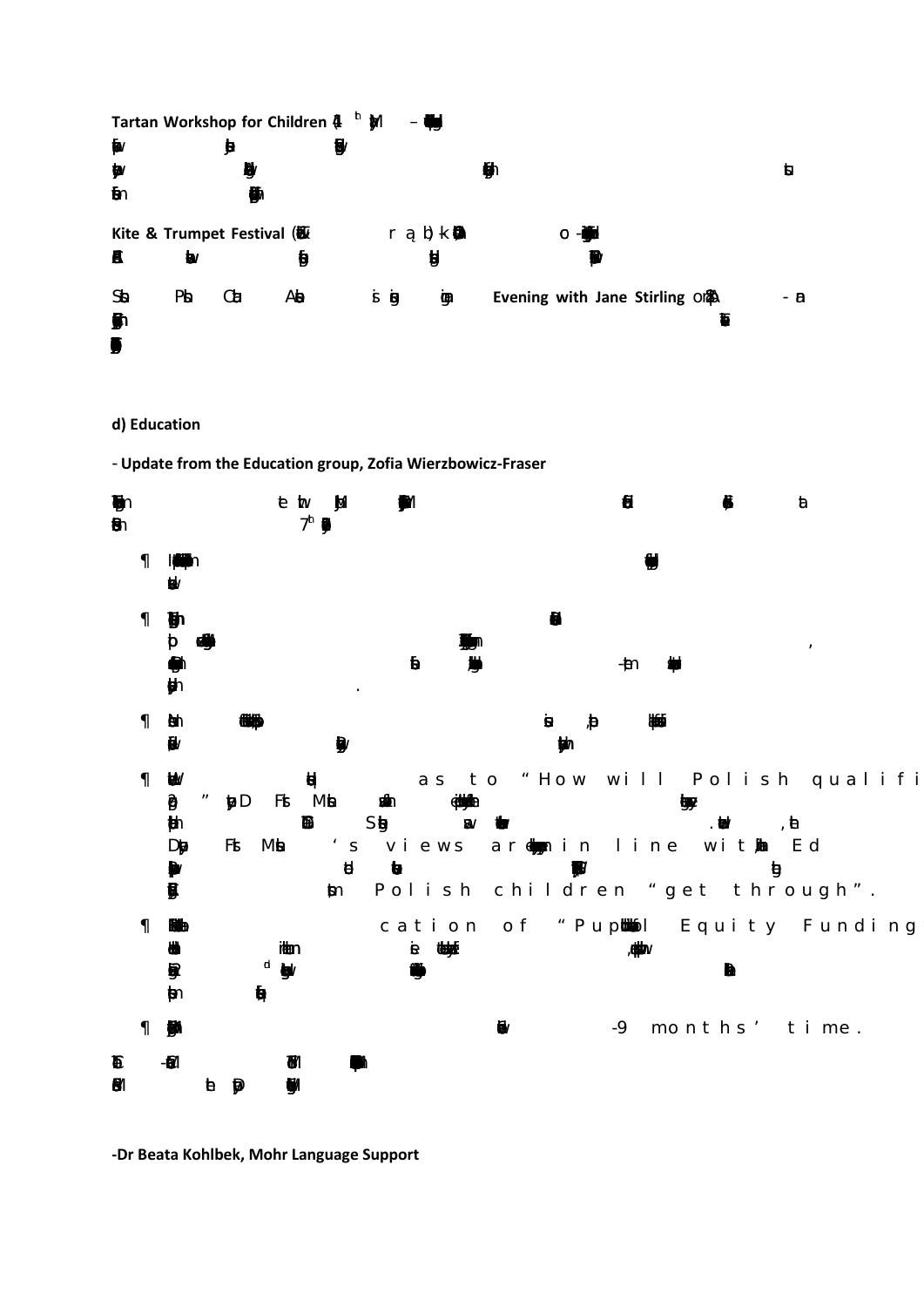| $\hat{\mathbf{y}}$<br>IJ<br>( )<br>15<br>Ü | $\mathbf{8}$<br>M | <b>ta</b>                                      |
|--------------------------------------------|-------------------|------------------------------------------------|
| $\mathbf{W}$<br><b>Giftiga</b><br>9<br>9   | $-600$            | doby<br>₩                                      |
| <b>ENDY</b><br>ŷ<br>$\blacksquare$         |                   |                                                |
| U<br>₩<br><b>üügsetpelaigib</b><br>ÿv      | 懈                 |                                                |
| ħ<br>$\mathbf{y}$                          |                   | $\mathbf{B}$                                   |
| $\boldsymbol{\theta}$<br>₿                 |                   | and school levels to help these youngsters. To |
| D<br>ģ,                                    |                   |                                                |
| M                                          |                   | $\bullet$                                      |

-Grażyna Fremi, Zielony Balonik

| ₩ | 撇                           | tisto                    | el o na el |  |
|---|-----------------------------|--------------------------|------------|--|
|   | <b>5</b> . 0 1 <b>A</b> \$W | " Swallowinbg@W Mercury" |            |  |

e) Update from the Support group, Kiro Żabińska-MacIntyre

| $\blacksquare$<br><b>b Ø</b><br><b>AVI D</b>   | $ \beta$<br>网<br>$\mathbf{g}$ | ₩<br>₩<br>Äh<br>₿ | $\hat{\pmb{\mathfrak{g}}}$ | ø | $\mathbf{b}^{\prime}$<br>$\overline{\phantom{a}}$ |
|------------------------------------------------|-------------------------------|-------------------|----------------------------|---|---------------------------------------------------|
| $ \delta$<br>Ø                                 | ġ<br>₿                        |                   | $\bullet$                  | b |                                                   |
| 9T<br>概<br>$\mathbf{y}$                        |                               | ₩                 |                            |   |                                                   |
| <b>REAL</b><br><b>COLLEGE</b><br>$\mathcal{F}$ |                               |                   |                            | ₩ |                                                   |